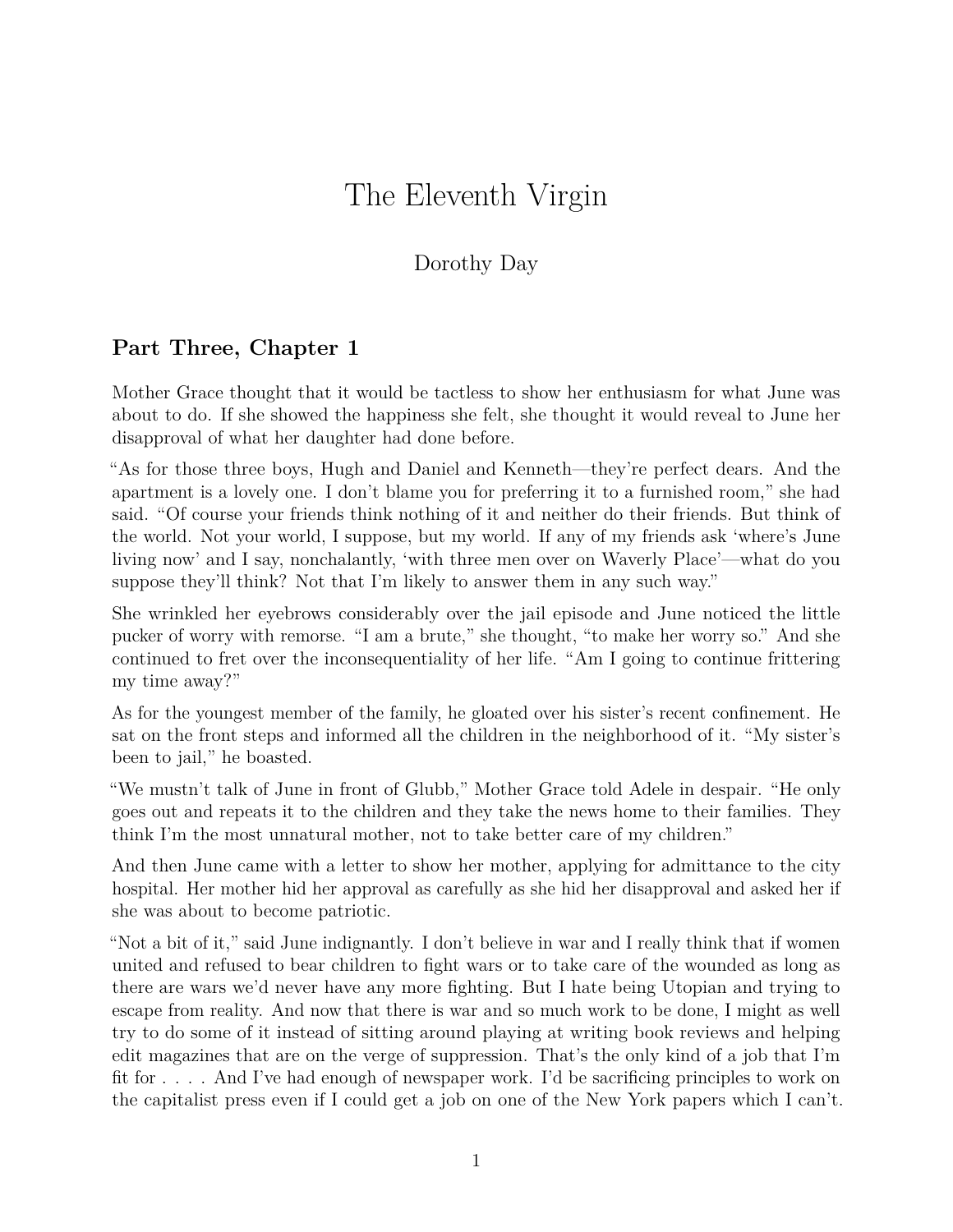And if I'm going to sacrifice the foolish little principles that I have in looking forward to an ideal state, I might as well sacrifice them by doing work that has to be done in a hospital."

"I don't know what in the world you are talking about when you say you are sacrificing principle to enter a hospital," said Mother Grace. "But you always have to have some high-flown reason for what you do, I suppose."

"I expect I don't know what I mean, either," June agreed amiably. "I just know that I don't believe in war and that by entering a hospital I am doing my share in the war.

"At any rate, the prospectus of the training school calls for six pink uniforms (that's what probationers wear and I look like hell in pink) and a dozen aprons. Will you stake me to the money to buy them? I'm broke."

\*

"By the way, Mother Grace," said Adele, not long afterward. "Do you realize that I'm eighteen?"

"Goodness gracious, so you are. I guess it's about time that you began to talk of living your own life and getting out in the world." And they smiled to each other as they often did when they were making pleasant fun of June.

"I know what you're thinking of," said June. "You want to enter the hospital with me."

"You've still got Glubb," and Adele looked at her mother appealingly. "I've got to do something, some time. And they need nurses so badly now. Not to go abroad, but to stay at home and serve in the hospitals here. The Red Cross is full and they haven't sent abroad anywhere near all the nurses they have in reserve. They just sit around doing nothing or parade Fifth Avenue while they wait to get across. And meantime the hospitals are terribly hard up for help."

Mother Grace had long expected her youngest daughter to realize her eighteen years. Since the hospital the two girls wished to enter was within twenty minutes' ride of home, it was easier to give up the last of her grown ups than she had thought possible.

It was decided that the two should begin training after Christmas and many afternoons were spent in making pink dresses and voluminous white aprons.

"I did not dream bed-making could be so hard," Adele sighed at the end of the first day and stretched her lame body luxuriously. "If it weren't for you being here, I'd want to cry and go straight home. How many times did you have to put the bottom sheet on your bed? I didn't get mine right until the tenth time."

"I did mine satisfactorily the seventh," June laughed. "But then I'm two years older than you are, so I can't help being smarter."

Bed-making was a difficult job. First you whisked the mattress—away from you lest you get a germ on your clean white apron—and turned it and whisked some more. Then you whisked a carbolic solution over each side of the mattress and washed the remainder of the bed till there wasn't a speck of dust on it. You did this to six beds before you returned to the beginning of the line to make the first one.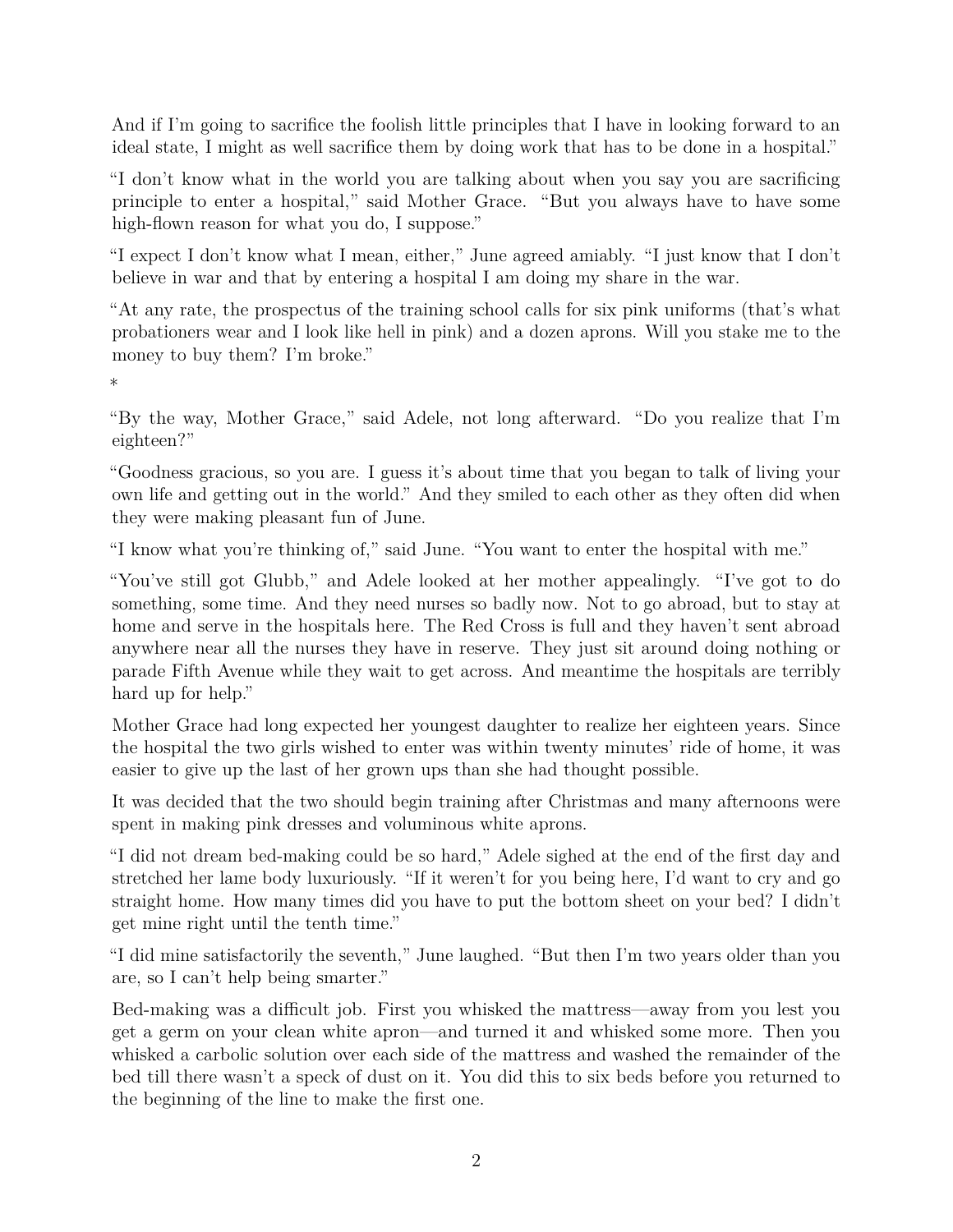The sheets were folded in a certain way so that they could be unfolded and spread out on the bed in a certain way. There was no flapping open as you did at home with a sheet or table-cloth to spread it smoothly. That might disturb germs that were in the air and set them in circulation.

After the sheet was smoothed out on the bed, you tucked in one side, tucking with broad sweeps from the middle. Then you went around to the other side and the sheet was so wide that when you tucked it there, you tucked that side so that it fitted into the other, as an envelop flap fits inside of an envelope. At either end what was left over of the sheet on the under side of the mattress was inserted under the sheet on the upper side of the mattress, was folded to form a flap and pinned carefully and neatly with two straight pins to the mattress. There was a certain way of putting in the pins too. You see what a difficult job it was.

And you see also what June and Adele meant when they said they had to make the bed seven and ten times before the head nurse was satisfied. It was very discouraging to put the sheet on to the best of your ability and then have the head nurse come along and point out several wrinkles. Wrinkles, it would seem, were very irritating to sick people.

When you had been told to try again, off the sheet had to come. Not quickly. You didn't just take out the pins and pull the sheet off and begin laboriously to put it on again. No, it had to be folded as it was taken off, and unfolded again to put it on. So many times that you could never forget how hospital linen was folded.

Making a bed, June decided, was much more difficult than writing a book review, and her satisfaction when her bed had been made for the seventh time and approved was much greater than she had enjoyed when seeing a book review in print with her name signed to it.

June and Adele worked in an empty ward. A wide door opened into another ward from which every now and then came the hot, sharp cry of a patient. It was good to be working there. There was even a strange satisfaction in hearing a patient cry because when the cries were stilled you knew that something useful had been done.

Miss Kelley was the probationers' instructor. She was a little white-faced nurse with prim firm ways. Her eyes were large and intensely serious, the color of an ocean on a dull winter day. Her hair was mouse colored. She was sweetly firm and could be very forceful. June heard her voice from behind a screen, calming an hysterical patient. "Turn right over on your side now and let the nurse attend to you! The idea of your making all this trouble!" There was quiet immediately.

There was the same insistence in the touch of her hands. She was not strong but she could move the helpless bulk of a woman who weighed three times as much as she did. Strength seemed to pour from her fingertips into a patient.

When, after several days of bed-making, June gave her first morning toilet, she felt that it was an event and an accomplishment. Before you could give a morning toilet, you had to be given a tray with many bottles and sponges and toilet articles on it. Trays were fascinating with the little jars of salve and swabs and bandages and liquid green soap and mouth wash—many more things. You had to go over your tray every morning to see that the other nurses did not steal things from it.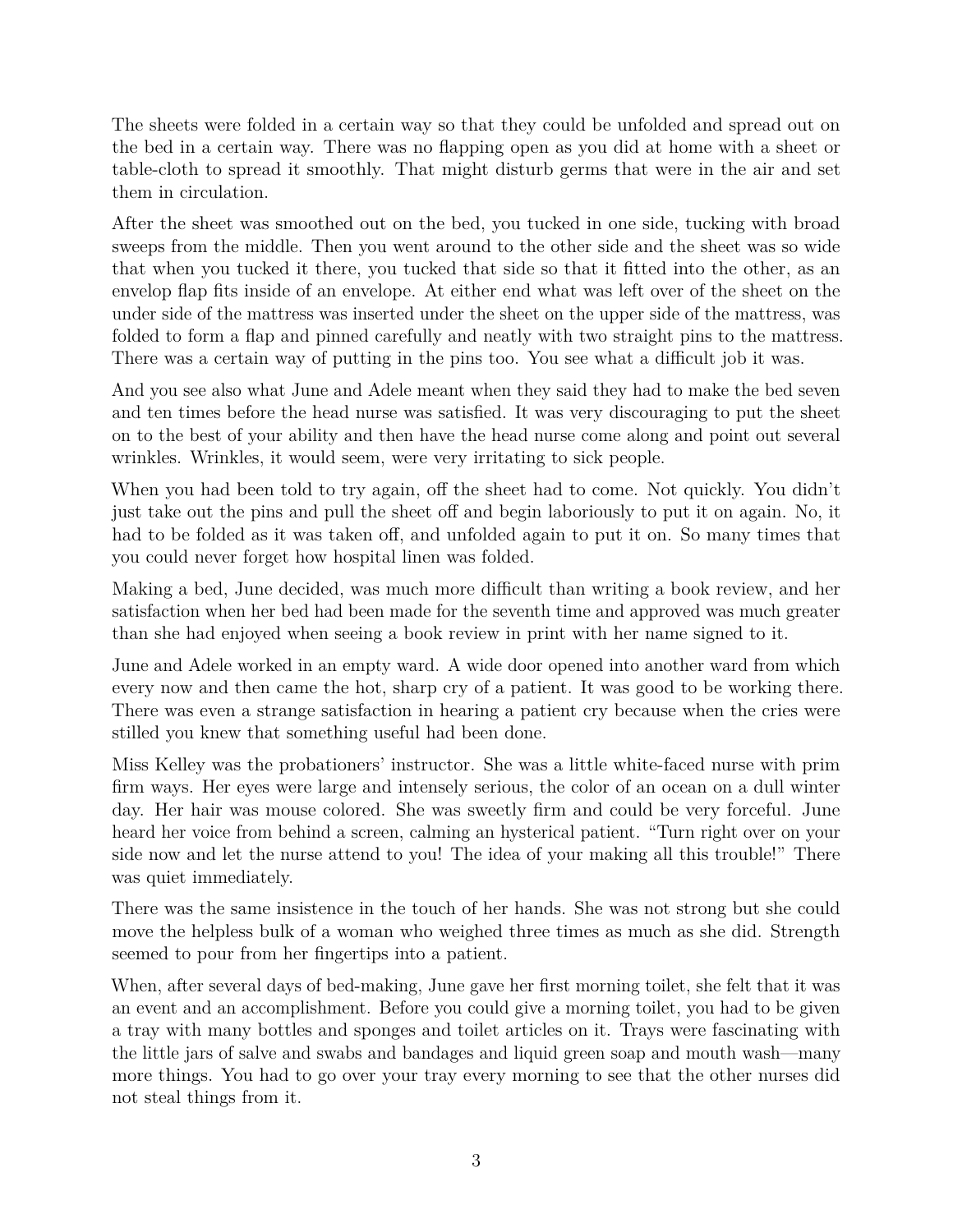June's first patient was an old Canadian woman, ninety-four years old. Granny objected to being washed saying that she had been bathed the day before and that at her time of life she did not see why she had to be pestered with soap and water the way she was. Argument was useless so she began to kick and fight, clawing at June with bird-like hands.

Another nurse said, "Can't you see, Granny, that Miss Henreddy only wants to make you comfortable? She does it because she loves you."

"Love be damned," said Granny, loudly, stridently. Her defiance was glorious, June thought, and she laughed joyfully as she put her hands under the armpits of the old lady and tried to persuade her to lie down. In the scuffle the bedclothes had been heaped in the middle of the bed. Granny perched there, sitting on the end of her spine, her arms clasped about her bare and scrawny knees and blazed at June with eyes as dark as those of a baby. Her cap hung over one ear, displaying a large bald spot surrounded by a queer fringe of grey hair which was matted and awry, standing up like a field of ferns. She gave way to June at last and allowed herself to be bathed, crying to herself all the while like a whimpering monkey. The ghastly youthfulness of her false teeth in her yellow shrivelled face haunted June for the rest of the day.

"She has been crying for months," another nurse told June, "to be allowed to wear a wig which was taken away from her when she entered the hospital. She says she wouldn't feel half so badly with it. I wish they would let her have it."

There were two women dying in the ward, a woman of fifty and a girl of twenty-two. Mary Adams was slowly fading from the whiteness of the ward around her into a grey shadow on the long slim bed. She had a grown son who came to visit her every evening when the wards were twilit and the evening toilets were completed. He brought huge bunches of flowers which the head nurse vaguely disapproved of. "They are too flary." But the orchids suited her somber eyes and the mint and old-fashioned flowers made a strange rich scent around the bed, Every time June passed her, a little thrill ran up and down her spine. Mrs. Adams never spoke but lay there motionless, looking out of wide open grey eyes, looking at the death she saw so plainly with dull wonder.

Irene was the girl and she was pathetically young. Her finely shaped mouth was always contorted with pain and there was a fierce protesting light in her eyes. The lines that agony had drawn in the ivory of her skin were like those of passion. She might have been clutching a lover in a last embrace knowing that when he arose from the bed he would go out and close the door forever.

"There is the smell of death around her," June thought, "and no one brings her flowers to deaden it."

When Adele was working in a ward where there were six girls who were about to have their tonsils taken out, June was passed on to the fracture ward, number twenty-five. There were eleven old ladies there with fractures of the femur and hip bones. The most youthful of them were sixty and close on to seventy years. They approached the elderly stage when they were eighty and when they passed ninety-five, it was admitted that they were indeed old.

It seemed strange at first to call them by their Christian names but it was the custom of the hospital and June soon became used to it.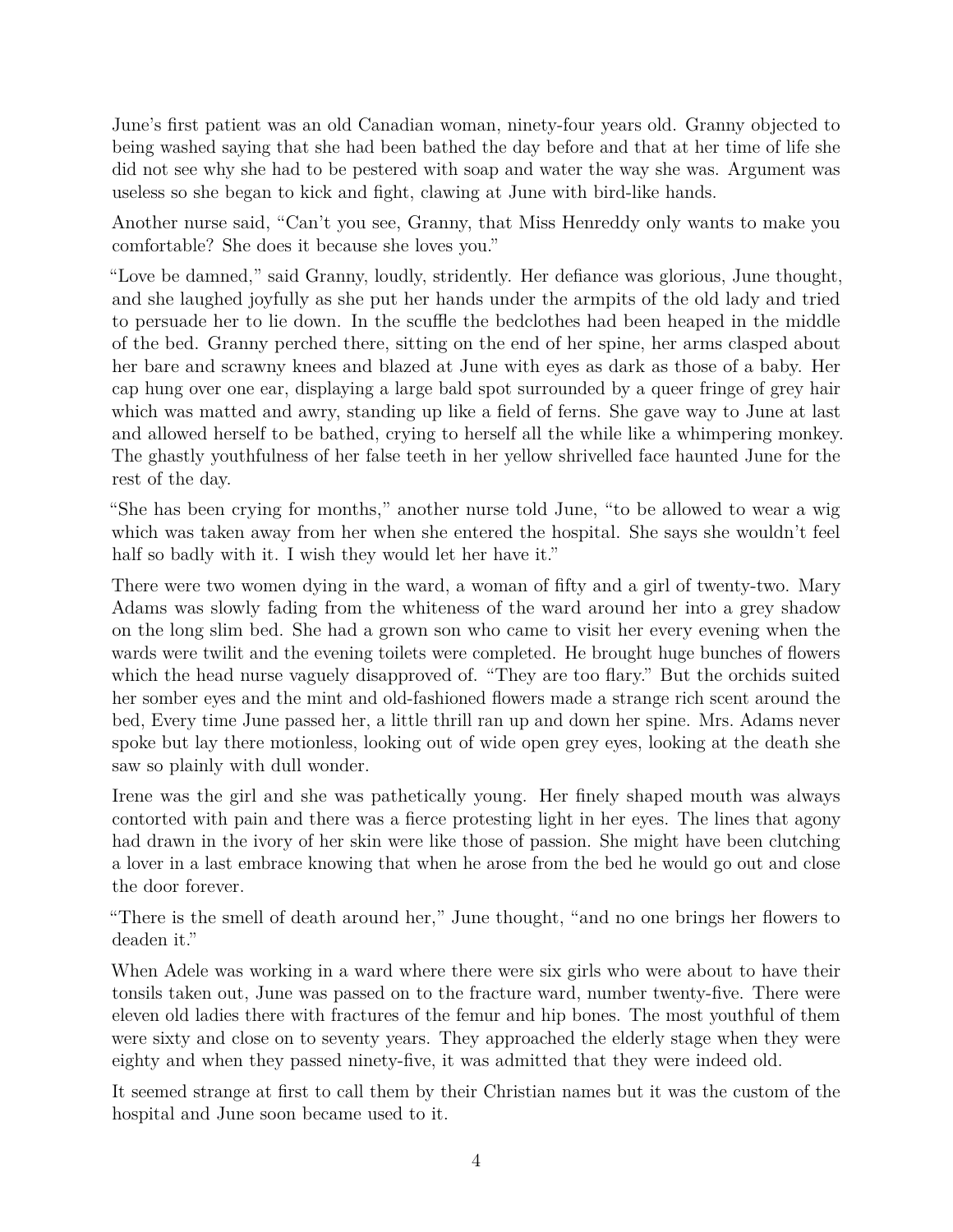Ida, a young Jewish woman of sixty, was a trial to June. It seemed she had never known the meaning of the word bath and when she was washed on her arrival she howled so that a young interne rushed in thinking that she had been taken with labor pains. Her features were colossal, well carved and wrinkled like a crumpled linen handkerchief. She had become so used to contorting every feature to give vent to her emotions that now her face was as uncontrolled as that of a six year old child.

Every morning June had to bathe her from head to foot, rub her back with alcohol, powder her and comb her hair. And soon Ida was so accustomed to being waited on that although she was no longer helpless, she wailed loudly if any detail of her morning toilet was omitted.

"Schmeer! Mit alcohol!" she demanded, arching her back from the bed. She could not turn, owing to the splint which bound her on one side from her shoulder to her ankle.

Her sensuous joy was so great that all the while she was being groomed and curried, she grunted like an enormous pig. Before she had been in the ward a week, she demanded that each leg, each arm, be also rubbed with alcohol.

Occasionally, the ward maid, Catherine, "did" her morning toilet, and to avoid the boisterous argument which Ida always indulged in and to save the alcohol, she took to rubbing her arms and legs with a weak solution of thymol and water. Ida soon discovered the deception and seizing the bottle, she dashed it on the floor. After that she could no longer be deceived. Before she allowed herself to be rubbed, she smelled the contents of the bottle.

Although she was physically clean, thanks to June's efforts, her habits remained filthy. On visiting days, she furtively accepted the food which her relatives brought her, and which was not supposed to be left at the bedside of the patient, and hid it under her mattress, her pillow, under her arms, and even between her splint and her body under the bandages. Then knowing that she had only a few hours before she would again be bathed, she applied herself assiduously to the food which was brought to her until every crumb was devoured. "Ei, ei, gevault, gevault, gevault," she complained if anyone tried to take her food away from her.

Usually her relatives, who came in tribes and draped themselves around the bed to ei-gevault with her over the miseries of the world, brought her prunes. They came in quart jars, twice a week, and after drinking all the juice out of the bottle, Ida munched the prunes all night, eating them as continually and with as unalloyed delight as a debutante would salted almonds.

There were times in the sweet dusk of evening when she had been "schmeered" with alcohol to her heart's content that she showed a gentler side. Her ei-gevaults gave way to a melancholy chanting, a chanting that was also joyous. One time when she was softly and exultantly wailing, June asked another Jewish woman in the ward what she was singing about. The reply was that she was "talking to God."

There was another in the ward who was almost as much trouble as "Ei-gevault." The nurse called her "Oh-a, Oh-a" because she cried continually. She was the one Irishwoman there who did not bear her pains stoically. Approaching death had loosened the bolts she had placed on her consciousness. Although she was seventy, she had a beautiful body, as white and firm as that of a young girl. She paid for her delicacy however, for every inch of her was alive to sensation and responded to the pain in her broken hip. She seemed burned by an inward fever and was always calling for water.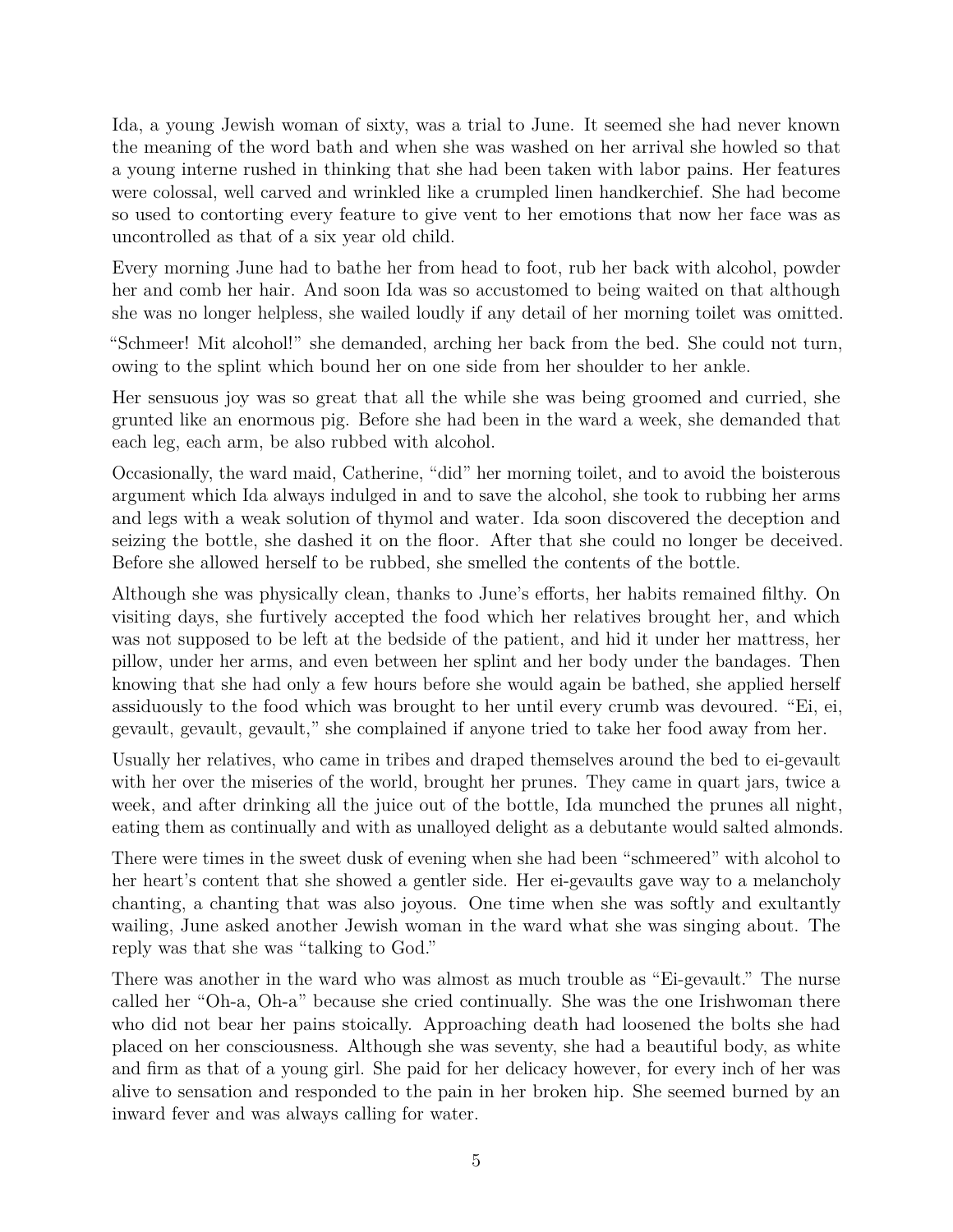"I'm scaldin', Nellie, and achin'. Bring me some water in the tin cup, in the little tin cup by the pump!" Glasses did not satisfy her thirst, so June bought a tin cup for her. "It tastes so good and cold," said Oh-a, Oh-a.

June's special pet was Sarah Lauthier, a tiny little lady of ninety-six. June was Margaret to her and anyone who made a noise was Willie. On one occasion, five nurses and a doctor were strapping a delirious, screaming patient into the bed next to her and consciousness of the tumult gradually sifted into her mind. "Willie!" she piped up. "Don't make so much noise. The neighbors will think we keep a disorderly house."

June loved Willie, her cubby great-grand-child of ten. He came twice a week with bottles of orange juice and sat by her bedside. When he had been at her side for an hour, she realized that he was there, and chirped at him happily. He always stayed for two hours, holding her hand, and never seemed oppressed by the sickness around him.

For a time June almost succumbed to the temptation to break one of the most stringent of the hospital rules. Sarah was continually beckoning to her and whispering slyly in her ear, "You know what I want," or "Wouldn't a wee drop of gin taste good." And then June discovered that little Willie was bringing her something that strongly resembled a Bronx cocktail, judging by the smell of it. After that she was careful that Granny's orange juice was not confused with the orange juice of other patients and that she got every drop of it.

Every morning when June arrived on the ward, she found the little old woman, lying naked. It was evident that she could not endure being wet and tore off her sheets and nightgown so that the warm air could dry her. Her withered, crooked body was like that of Rodin's ancient courtesan.

At times her years dropped from her and she coquetted with June adorably. She had the sweetest grin and the wickedest wink. And there was a tiny dimple still left in one cheek when she laughed her silent laugh.

One evening June found her trying to sew with her large brass cross at the end of a rosary. "What are you trying to do, Granny?" She was swearing softly to herself now and then.

"Can't you see I'm trying to make a buttonhole, you damn fool? The needle won't go through. How can I keep warm without a buttonhole in my gowns?"

And then Lora McAlister was carried into the ward and all its sordid ugliness was lightened and relieved. Lora was twenty-eight, a widow, with auburn hair and brown eyes. The floor man, an ex-patient, found much to do in the neighborhood and wandered around singing under his breath. June caught a few lines of a tuneless ballad once—"He placed his hand upon her knee. She said, 'my man, you're mighty free'—"and then he caught sight of her and the song died away in his throat. The doctors haunted the ward and other patients were deluged with attentions. The three men who were with Lora when the automobile accident occurred which resulted in her broken hip obtained special permission to call at the hospital to see her every afternoon, and the ward was beautiful with flowers and plants.

In spite of her injuries which were severe, she threw off her lethargy and powdered and primped and sewed ribbons on her night dress and sang until the ward was aglow and the up-patients in the corridor stopped their chattering to listen. The sixty and seventy year old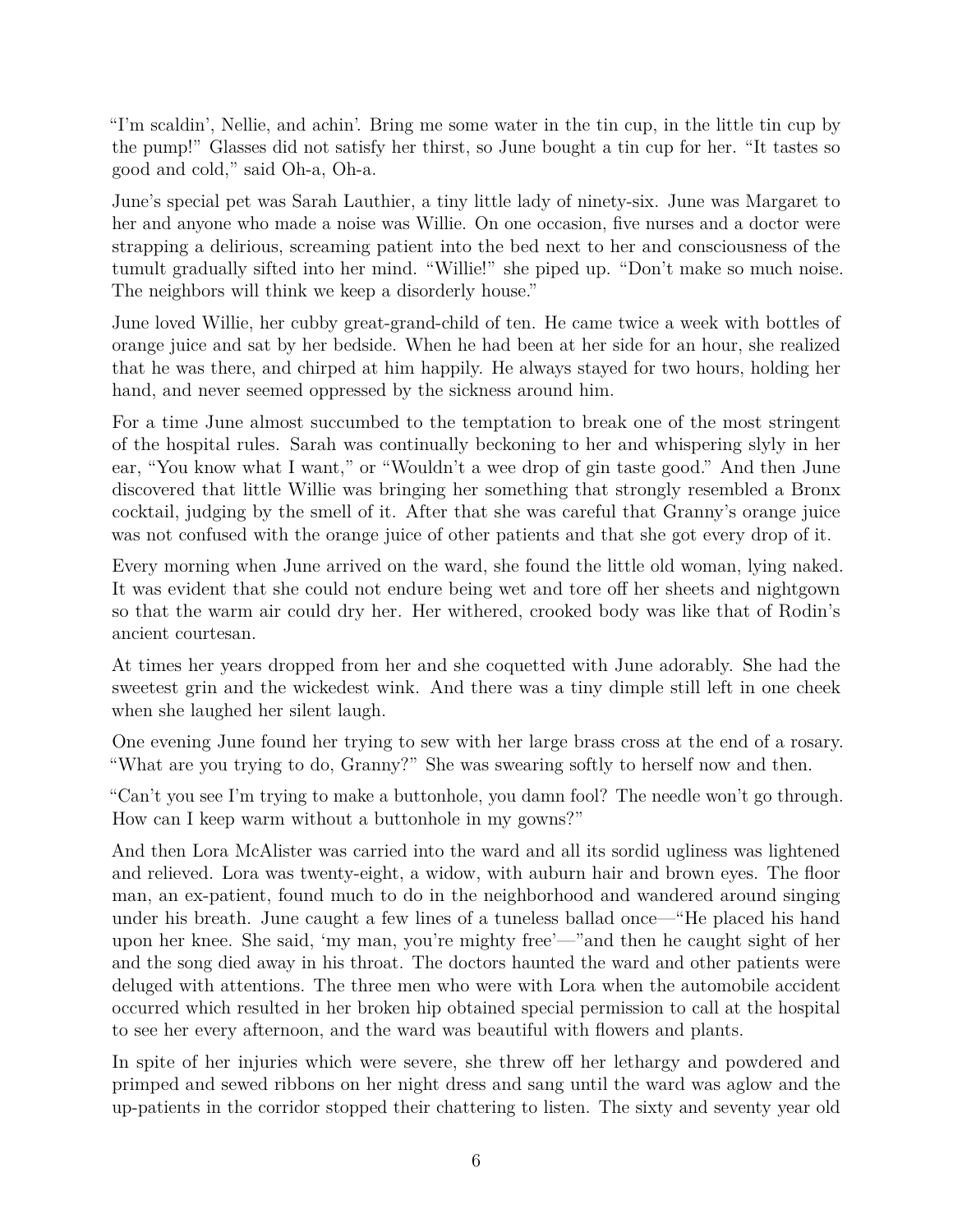women became conscious of their sex and were more willing to have their faces washed. They gave June quarters to buy them sweet-smelling talcums and relatives appeared with dainty night dresses for them.

June had been in the hospital six months when she was transferred to the male medical ward. She was glad to leave her old ladies for Sarah Lauthier was about to die. She did not want to see her dead. So she got permission to perform Granny's morning toilet for the last time and after gathering up her flung-out wet clothes around the bed, fastening the old lady securely in a dry unbleached muslin night gown, tucking her in tightly, and leaving a little kiss on the tiny dimple in her cheek, she rushed breathlessly to the male building at the other end of the grounds.

Ward fifty-four was a strange, wild place. June and Miss Andrews, a capable young Irish girl who was two months June's senior in training, were alone in the ward from seven o'clock in the morning until seven in the evening, save for the visits of the doctors and internes and the much to be dreaded superintendent of nurses. The head nurse of the ward was busy most of the day in the ward above and when she came, she came to help not to criticize. It was the superintendent who stood sternly at the end of the room and let her eye travel down the long ward for some disorder or carelessness. It was hard not to be careless at this time too, for an influenza epidemic had broken out over the city and every day eight to ten victims were carried in or walked in staggeringly, only to fall unconscious as soon as their clothes were taken from them.

According to the superintendent every ward in the hospital should be in order by ten o'clock; but to get the work underway, June and Miss Andrews did without their breakfasts in the nurses' dining-room and arrived on the ward at six-thirty.

However, Red Reynolds who used to keep a saloon on Coney Island and was at present the kitchen-man, prepared an excellent breakfast of toast, soft boiled eggs and coffee. While June ate, Miss Andrews worked and kept a lookout for head nurses (it being against the rule to eat on the ward) and June did the same for her.

The up-patients were already at work when the girls arrived, sweeping, polishing brass, getting the linen in order and helping other more miserable up-patients into their wheel chairs. The latter were trundled out into the solarium where they sat all day and chewed tobacco and gossiped of wine, women and war and occasionally of God. Sometimes you could hear the cracked voice of an old sailor trying to sing a bar-room song or the booming voice of the old German who was almost ossified, singing a hymn.

June's first task was to pour out the medicine for a hundred patients, a task demanding concentration and a steady hand. When she first started pouring, she continued pouring in her dreams every night, until she was able to associate every patient with the medicine which he took. For instance, whenever she saw Sullivan, her brain immediately flashed:

Arom. Spt. Am. Dr. I

Donov. Sol. M. 10

Pot. Iod. Gr. 15

Stokes M. Dr. I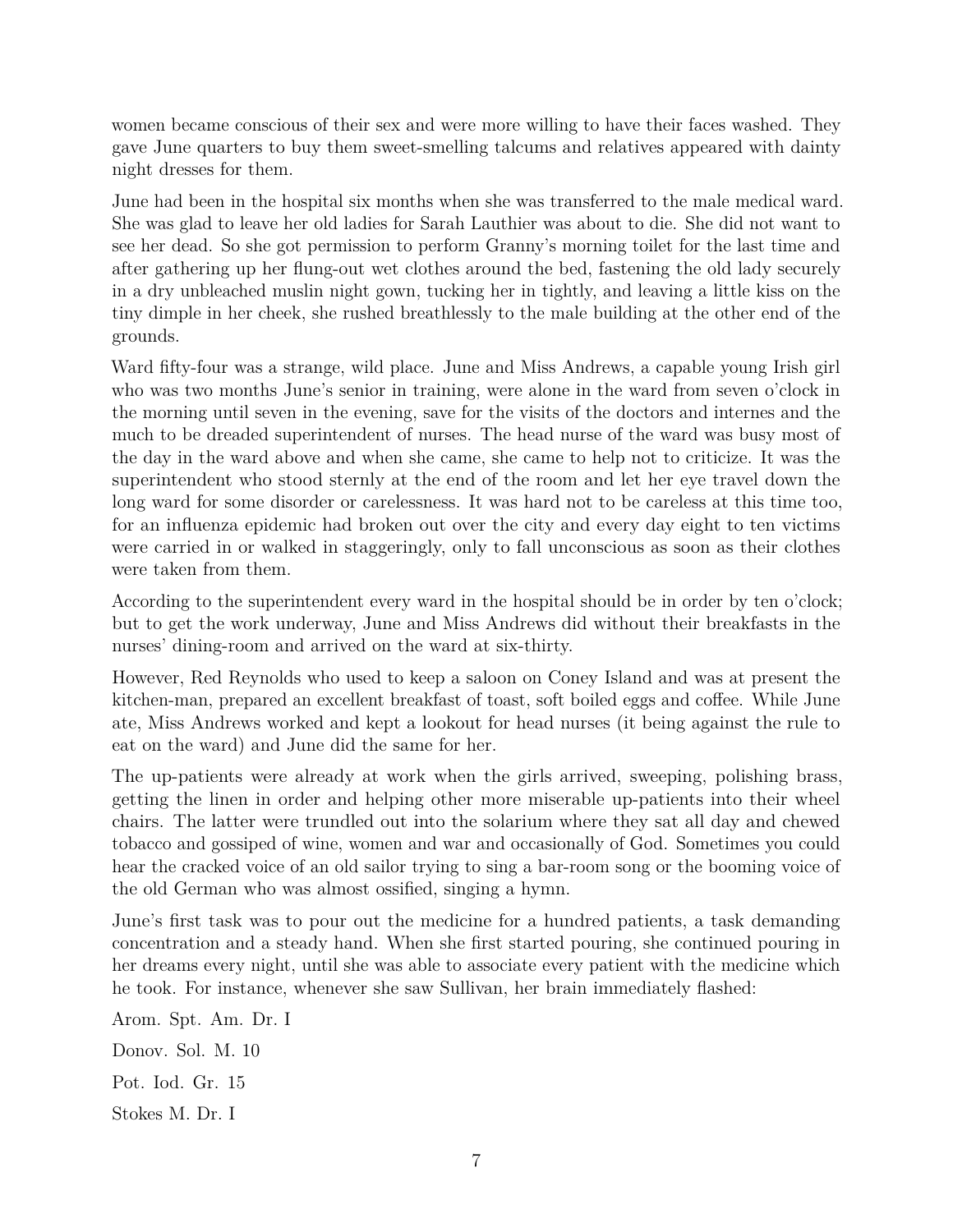There were almost as many medicines for each patient, and the entire dose was handed out in one glass regardless of chemical combinations. The convalescent patients greeted June hilariously as she came bringing them what they called their cocktails and bracers.

It took two hours to pour and chart the medicines. All the while June stood at the glass medicine cabinet in the center of the ward, Philip, a handsome elderly man in the bed opposite to her, leisurely selected and picked (with apparently great discrimination) a large bouquet of flowers from the air, each one of which he sniffed with enjoyment before adding it to the bunch in his hand. This he presented to June with a courteous, grave smile, when she brought him his medicine, and she thanked him with equal gravity and ceremony and arranged them in an imaginary vase on her medicine tray. One time she noticed him pulling with a great deal of effort at what must have been a goldenrod, it was so hard to separate it from its stalk.

"If you try to break it, instead of tearing at it," said the man in the next bed kindly, "maybe you'll get it off."

There was another patient, a laundryman, with a red haggard face and burning eyes, who took off his bed clothes, one by one and fed them into an ironing machine. Even his night shirt was sacrificed in the stress of his delusion, and wearily, again and again, June clothed him, and bound him down in the bed with restraining sheets which he loosened in fifteen minutes with his restless, strong, sick fingers.

Adele sat and sniffed into a handkerchief at the open window while June, crouched on the bed in the corner where she couldn't see how tantalizing the spring evening was, was trying vainly to memorize the symptoms of atropine poisoning.

"It seems to me that all the heart medicines have the same poisoning symptoms," she complained. "Now, mercury is easy to remember. If your patients salivate, then you know they've got the first symptom. Then their gums begin to swell and turn purple and then their teeth fall out. When I first went on ward seventy-two, I had just learned those symptoms, so I went around to all the patients who were taking mercury in one form or another and looked at their mouths. And would you believe it, every one of them complained of wanting to spit all the time! Those internes had forgotten all about prescribing mercury and had left it on the medicine chart and the damn-fool nurse who was in the ward before me kept right on giving the medicine. I kicked to the head nurse—or rather I reported the matter respectfully, for she's an old devil—and she told me to go right on giving the medicine till the doctor came on the ward again. 'Doctor's orders must be obeyed.' And the doctor might not be on the ward again for a week!"

The ward was like a ship, she concluded, where the doctor was captain, the superintendent first mate, the head nurse, second mate and the nurses just ordinary seamen. They had to obey orders, nothing else. And if they used their brains, and deduced that a patient was about to die of strychnine poisoning unless the dose was stopped, they had to go on giving the dose until word came from higher-up to stop it. Discipline was a great thing. For any woman holding an executive position who was about to have a nervous prostration, a course of training in a hospital would surely cure her. If it didn't kill her. June felt that she would like to scream every now and then and throw medicine bottles at the head nurses. But she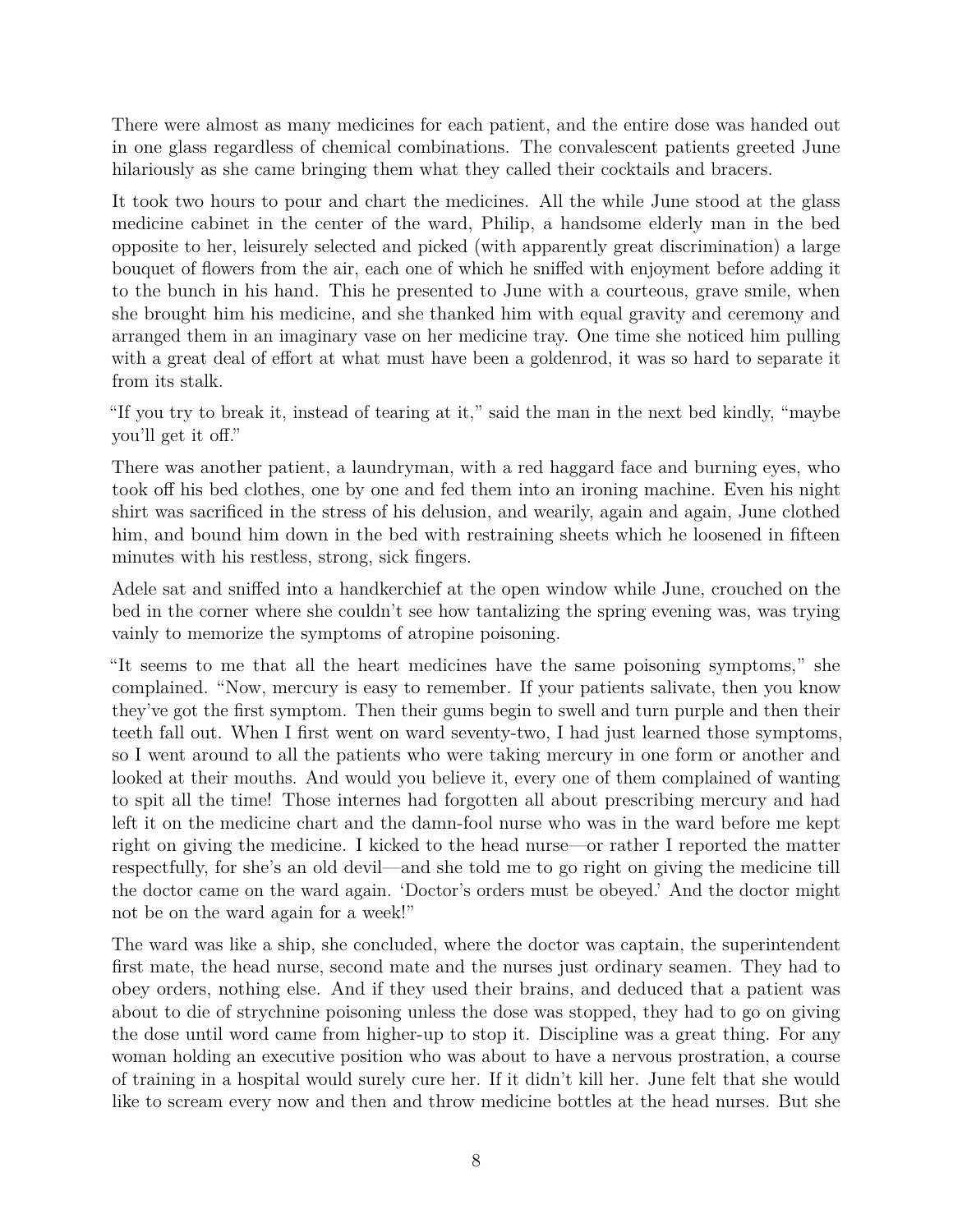felt too the relief of being told what to do and knowing that she had to do it.

Suddenly she looked up from the book she was vainly trying to concentrate her mind upon and noticed Adele with her handkerchief. "What is the matter? Have you got a cold or are you crying?"

Adele admitted that she was crying and continued sniffing. June's sympathy made it worse.

"Oh, I like hospital work and I wouldn't stop it for anything," she wept, "but every now and then you see something that actually breaks your heart and you don't see how you can stand it any longer. You know Mary—the one I told you about with consumption and who had just had a baby a month ago? Well, she's dead."

June knew that it wasn't at the death itself that her sister was crying, for they had talked of it and expected it every day for the past week. It sounded callous but there was a sort of excitement in seeing how long you could keep a person who was lingering with a fatal disease alive.

"She died at quarter to seven," Adele went on. "And you know when a patient dies at ten minutes of seven the day nurses leave the work to the night nurses. Doctor Gleason was passing through the ward and signed the death certificate then and there, the time of death marked at the top of it and the day nurses had to 'do up' the dead body. Miss Smith—she's a month ahead of me—had to attend to it seeing as the head nurse was off duty, and she and another girl went behind the screen and you could hear everything they said through the ward and out in the corridor. They swore—they said, 'damn it, why couldn't she have waited till after seven. I've got a date tonight.' And the other girl said, 'Oh, hell, of course she had to wet the bed again before she died.' And you could hear them slap her as they turned her over to get the sheet out from under her. The worst of it all was, the husband of the girl was standing out in the hall all the time and he was just a young boy. He was crying terribly. And I have been, too, ever since."

Nursing was like newspaper work in that it was impossible to suffer long over the tragedies which took place every day. You were too close to them to have perspective. They happened too continuously. They weighed on you—gave you a still and subdued feeling but the very fact that you were continually busy left you no time to brood.

There was brightness on the ward, the brightness of the spring sunlight, the cleanliness and the convalescent patients. Some patients could not help shedding a jovial atmosphere about them. There was the old sailor who called himself Captain Kidd, for instance. He had toppled into the river and when rescued had emptied no one knew how many bottles of whiskey to avoid bad effects, he told the doctor. But nevertheless he had been brought into the hospital with influenza. Now he was convalescing and his red bandanna handkerchief which he twined around his head made the one spot of color in the white ward. Every time the head nurse entered the ward she made him take it off. But it was on again as soon as her back was turned and June received grateful little nods and winks every time she was reprimanded for not having discipline among her patients. Red handkerchiefs were untidy, it seemed.

Even the superintendent of the nurses, who had trained in that same hospital long ago and had been there ever since, felt the influence of spring. Her yellowish-grey hair usually was pulled straight back behind her ears, but now it fluffed out a little like the wings of birds.